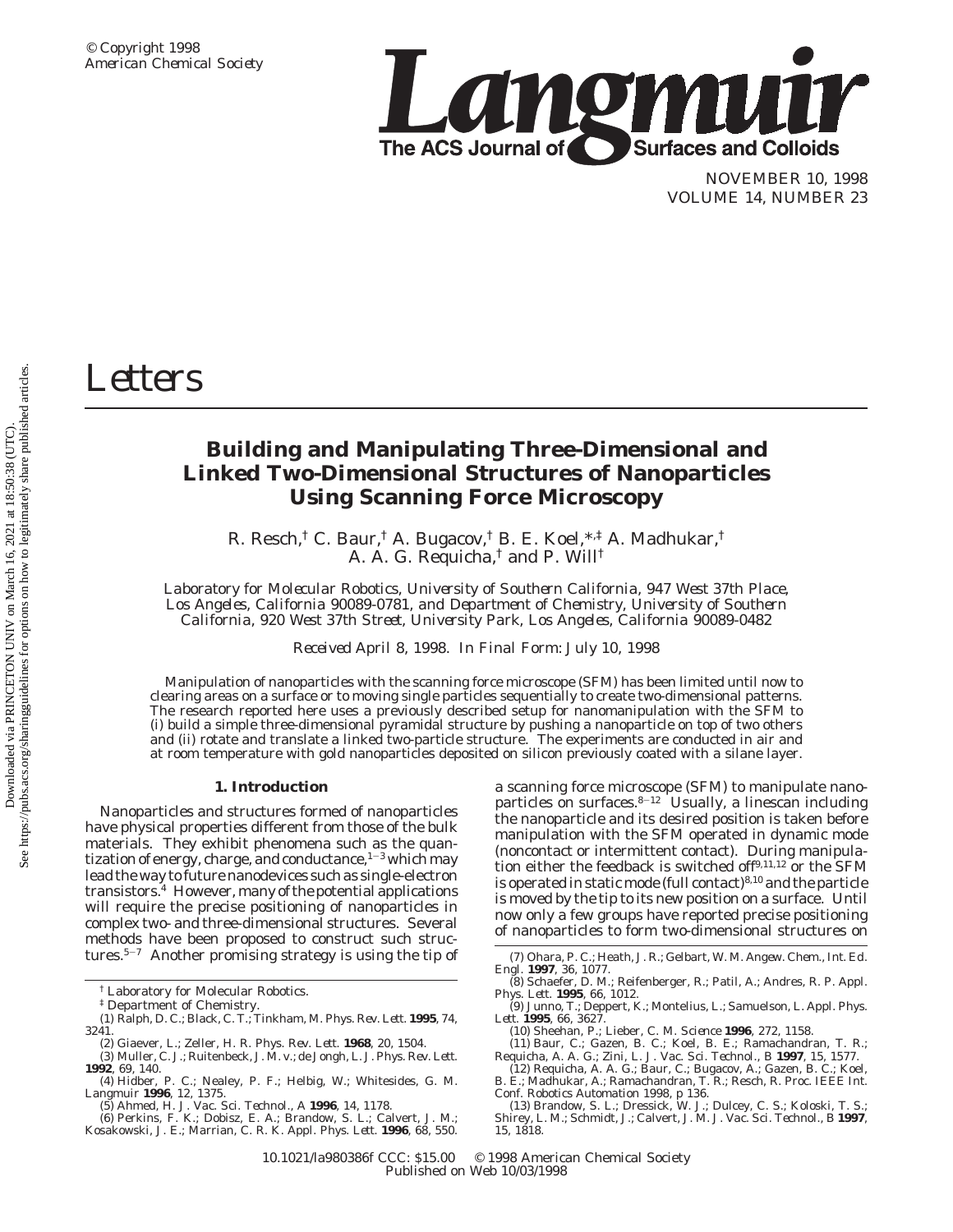

**Figure 1.** Pushing of a gold nanoparticle (1) with a diameter of 30 nm up and between two others (2 and 3) and back. Figure 1A shows an NC-AFM image of the surface area before manipulation and Figure 1B the NC-AFM image of the same area after pushing particle 1 between 2 and 3 as indicated by the arrow in Figure 1A. Figure 1C shows the AFM image after particle 1 was isolated again. The scan area is 450 nm  $\times$  350 nm.

the surface by using an  $SFM.^{8-14}$  However, there have been no previous reports of building two-dimensional (2-D) structures or units out of single nanoparticles which could then later be manipulated as a whole unit. This requires not only contact between the particles but also connection. Building a three-dimensional (3-D) structure out of single nanoparticles has also not yet been demonstrated. In this paper, we present both the preparation of a pyramid-like structure, as an example of construction of a three-dimensional structure by manipulation of single nanoparticles, and the manipulation of a dimer unit formed by two linked nanoparticles.

#### **2. Experimental Section**

The sample was prepared by depositing gold colloidal particles (EM.GC15; Ted Pella, Inc.) with diameters of 15 and 30 nm from





**Figure 2.** Elevation of particle 1 after being pushed up and between particles 2 and 3. Figures 2B and 2C show the two orthogonal line scans as indicated in Figure 2A.

aqueous solutions on a silicon surface that had been previously coated with a film of (Aminopropyl)trimethoxysilane (APTS) (Z-6020 Silane, Dow Corning). Prior to the nanoparticles being deposited, the silicon substrate was rinsed with concentrated sulfuric acid, deionized water, acetone, and methanol. To deposit the layer of APTS, the Si substrate was dipped for 1 h in an aqueous solution of 1% APTS containing  $1 \times 10^{-3}$  M acetic acid. Subsequently, the samples were annealed in air for 5 min at  $120 °C$ .

Imaging and pushing experiments were carried out with an Autoprobe CP AFM (Park Scientific Instruments) operated in noncontact mode (NC-AFM) in air using triangularly shaped silicon cantilevers (Park Scientific Instruments, spring constant  $\sim$ 13.0 N m<sup>-1</sup>, resonance frequency  $\sim$ 340 kHz).

Manipulation of the nanoparticles was performed by utilizing the Probe Control Software (PCS), which was developed in our group12 and is built upon the application programming interface provided by Park Scientific Instruments. This software allows the user to take single linescans by setting an "arrow" in a previously recorded noncontact mode image. The arrow determines the direction and length of the subsequent scanline and can be moved by the operator in the *x*- and *y*-direction until the displayed topography indicates that its path is centered over the particle. To compensate for relative position drifts, a tracking tool based on the differential height between the particle and the surface can be activated to keep the arrow going through the center of the particle. Two bars can be positioned along the scanline within which alternative operating conditions of the SFM and therefore the "start" and "end" points of the manipulation can be selected. In this study the feedback was turned off just before the tip was scanned across the particle and switched back on after reaching the desired lateral position. Furthermore, the software allows access to various signals such as the deflection and the amplitude of the cantilever during manipulation. By analyzing these data, we have previously shown that the particles

<sup>(14)</sup> Ramachandran, T. R.; Baur, C.; Bugacov, A.; Madhukar, A.; Koel, B. E.; Requicha, A. A. G.; Gazen, B. C. *Nanotechnology* **1998**, *9*, 237.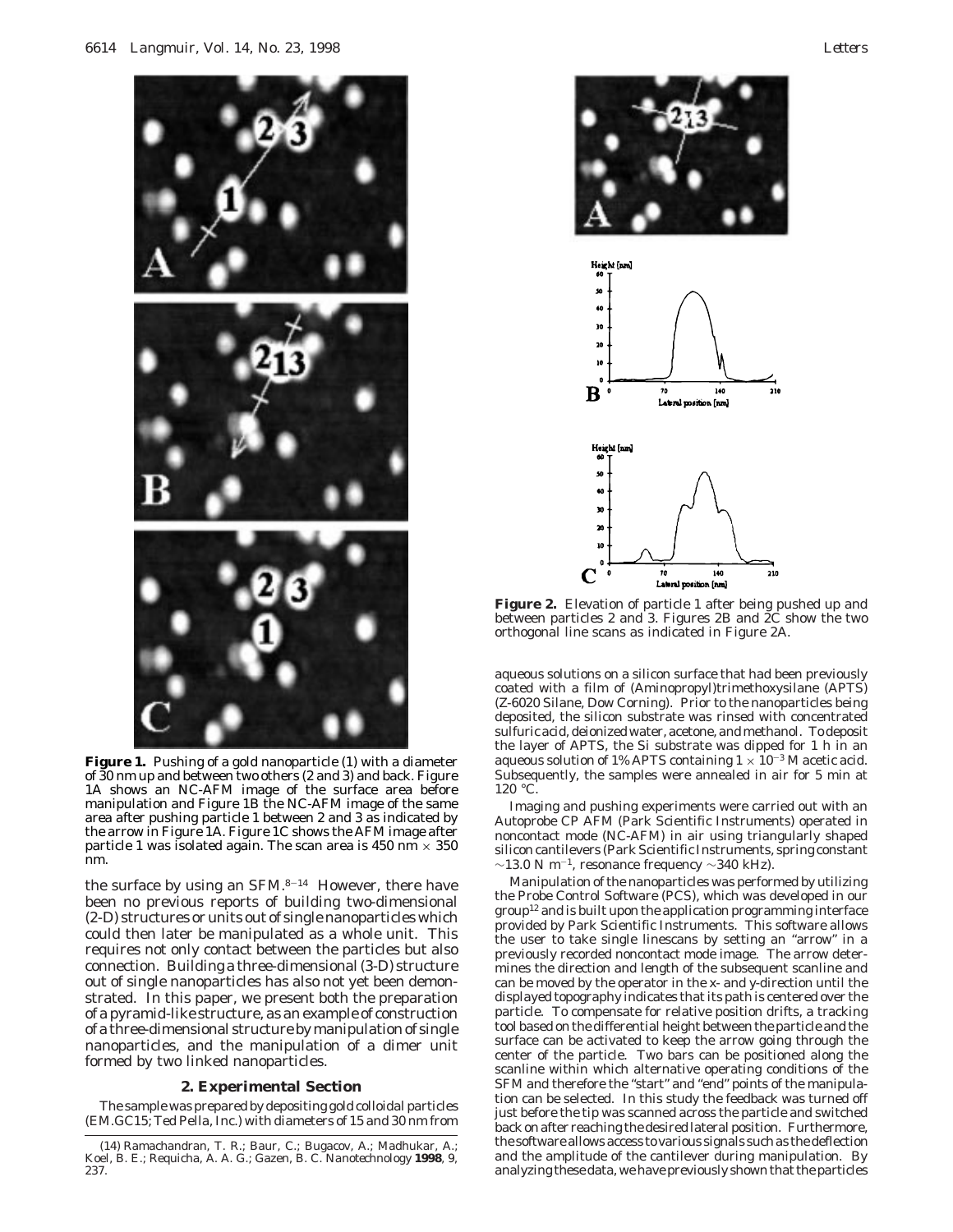

**Figure 3.** A sequence of 450 nm by 350 nm NC-AFM images showing the manipulation of a unit (dimer) of two particles 1 and 2 attached to each other. The motion depends on where the two-particle assembly is pushed. The arrows indicate the manipulation operation whose result is recorded in the following image. Figure 1A shows the particles before manipulation. Figures 1B and 1H show a translational motion of the unit across the surface, whereas Figures  $1C-1E$  display rotations of the dimer around particle 1. Figures 1F and 1G show rotations of the dimer around particle 2.

are pushed across the surface and studied the underlying mechanics of the pushing operation.<sup>15</sup>

### **3. Results**

The series of top-view images presented in Figure 1 shows the preparation of a pyramid-like structure by pushing one nanoparticle up between two others. Figure

1A shows the topography of a region of the sample before manipulation. The scan area is  $450 \text{ nm} \times 350 \text{ nm}$ . Three particles with a diameter of 30 nm and marked with the numbers 1, 2, and 3 can be observed among several particles with diameters of 15 nm. The arrow indicates the direction of the manipulation operation and the two perpendicular bars specify the region where the feedback was turned off. Figure 1B records the result of the manipulation operation indicated by the arrow in Figure 1A. Particle 1 was pushed between particles 2 and 3

<sup>(15)</sup> Resch, R.; Bugacov, A.; Gazen, B. C.; Koel, B. E.; Madhukar, A.; Ramachandran, T. R.; Requicha, A. A. G.; Will, P. *Appl. Phys. A* **1998**, *67*, 265.